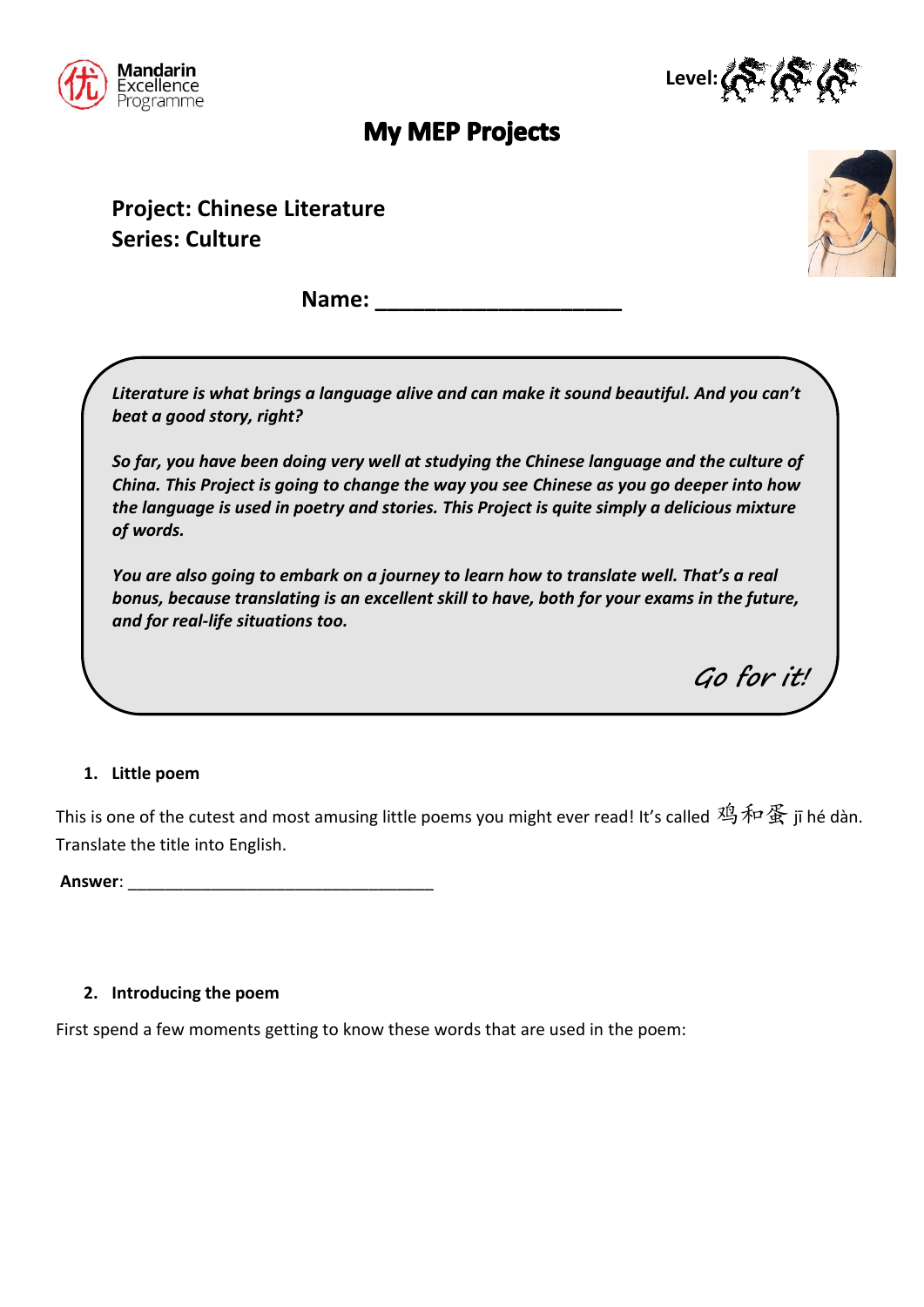鸡  $\bar{\mathbb{I}}$  = chicken  $$\frac{\pi}{2}$  dàn = egg$  $±$  shēng = to give birth to, to hatch 到底 dào dǐ = in the end, finally (or this word can just show emphasis) 有 yǒu = to exist, there is, there are 当然 dāng rán = of course 一定 yí dìng = for sure, definitely 不一定 bù yí dìng = not necessarily 先 xiān = first 才 cái = only then



Now go to the link below (ignore all the ads!) and read the poem once through. Try to only read the characters the first time round and **not** the pinyin. If you like you can have the audio track playing while you read.

## <http://chinese-at-ease.com/learn-chinese-online-chicken-and-the-egg/>

**Task 1 complete**☆

### **3. Translation**

Maybe you understood quite a few lines of the poem, maybe you didn't understand much at all. That doesn't matter. You're now going to do a translation of the poem into English.

The poem has been broken into chunks in the grid below to help you translate it. You'll notice that the second column is called 'Literal translation'. A literal translation is where you translate each word from Chinese without changing the order of the words and without trying to make it sound like good English. For example, 忙不忙? literally translated is 'Busy not busy?'

When you have done a literal translation of a sentence, you then need to make it sound more English. Do this in the last column, 'My version'. Here 忙不忙 could be translated as, 'Are you busy?' Sometimes it might be hard to re-write the literal translation, just write what you think it probably means for 'My version'.

The first and third lines have been done for you. Do the second and other lines.

| <b>Chinese</b> | <b>Literal translation</b>       | My version (sounds more English)             |
|----------------|----------------------------------|----------------------------------------------|
| 一二三,鸡生蛋,       | One two three, chicken birth egg | One, two, three, the chicken lays an<br>egg. |
| 蛋生鸡,<br>三二一.   |                                  |                                              |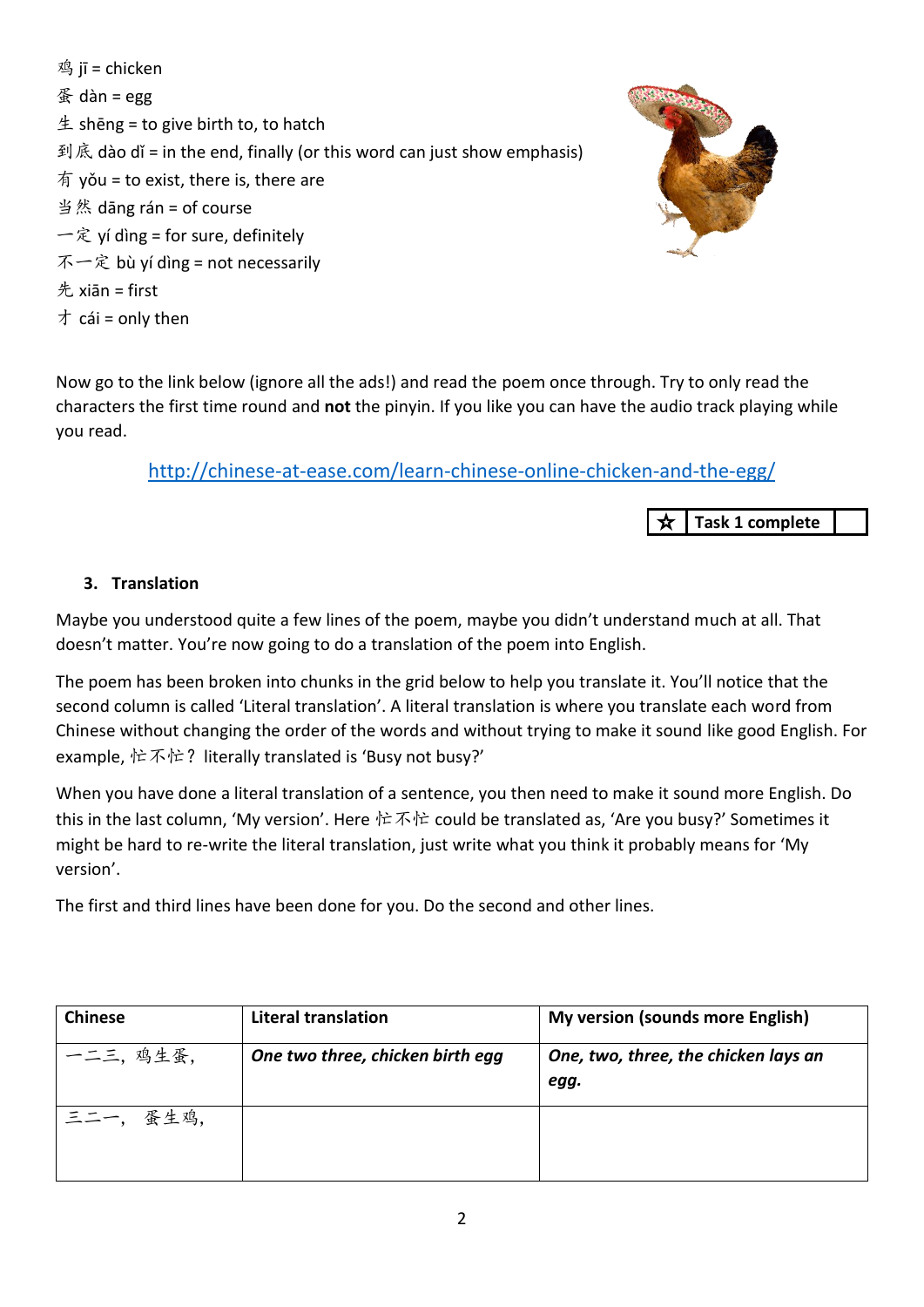| 到底是先有鸡后有  | So is it first exist chicken, after exist | So is it that chickens exist first and then |
|-----------|-------------------------------------------|---------------------------------------------|
| 蛋,        | egg?                                      | eggs?                                       |
|           |                                           |                                             |
|           |                                           |                                             |
| 还是先有蛋后有鸡? |                                           |                                             |
|           |                                           |                                             |
|           |                                           |                                             |
| 当然是先有鸡才有  |                                           |                                             |
| 蛋,        |                                           |                                             |
|           |                                           |                                             |
|           |                                           |                                             |
| 鸡一定生蛋,    |                                           |                                             |
|           |                                           |                                             |
|           |                                           |                                             |
| 蛋不一定生鸡.   |                                           |                                             |
|           |                                           |                                             |
|           |                                           |                                             |

**NOTE:** Your English version does **not** have to be the same as this one, as long as the meaning is more or less the same as the Chinese version. If you made any obvious mistakes in your translation, correct them. It's a good idea to look at the original Chinese wording again when you make any corrections.

> ☆ **Task 2 complete**

#### **4. Short story**

Now we turn to a wise little tale about money. Here's a question before you read the story: What do you normally do when you see a 1p coin lying on the ground as you're walking along? (You'll see why you've been asked this once you've read the story.)

#### **Answer**: \_\_\_\_\_\_\_\_\_\_\_\_\_\_\_\_\_\_\_\_\_\_\_\_\_\_\_\_\_\_\_\_\_\_\_\_\_\_\_\_\_\_\_\_\_\_\_\_\_\_\_

This short story is called 一个硬币 yí gè yìng bì. Translate this title into English as best you can. You might need to look up 硬币.

**Answer**: \_\_\_\_\_\_\_\_\_\_\_\_\_\_\_\_\_\_\_\_\_\_\_\_\_\_\_\_\_\_\_

First, study the vocabulary below:

硬币 yìng bì = coin 年轻人 nián qīng rén = young people 找 zhǎo = to look for, to find 躺 tǎng = to lie down

A translator's tip for you: You often have to change the word order around and even add or subtract words to make the English text actually sound like real English. I have faith in you!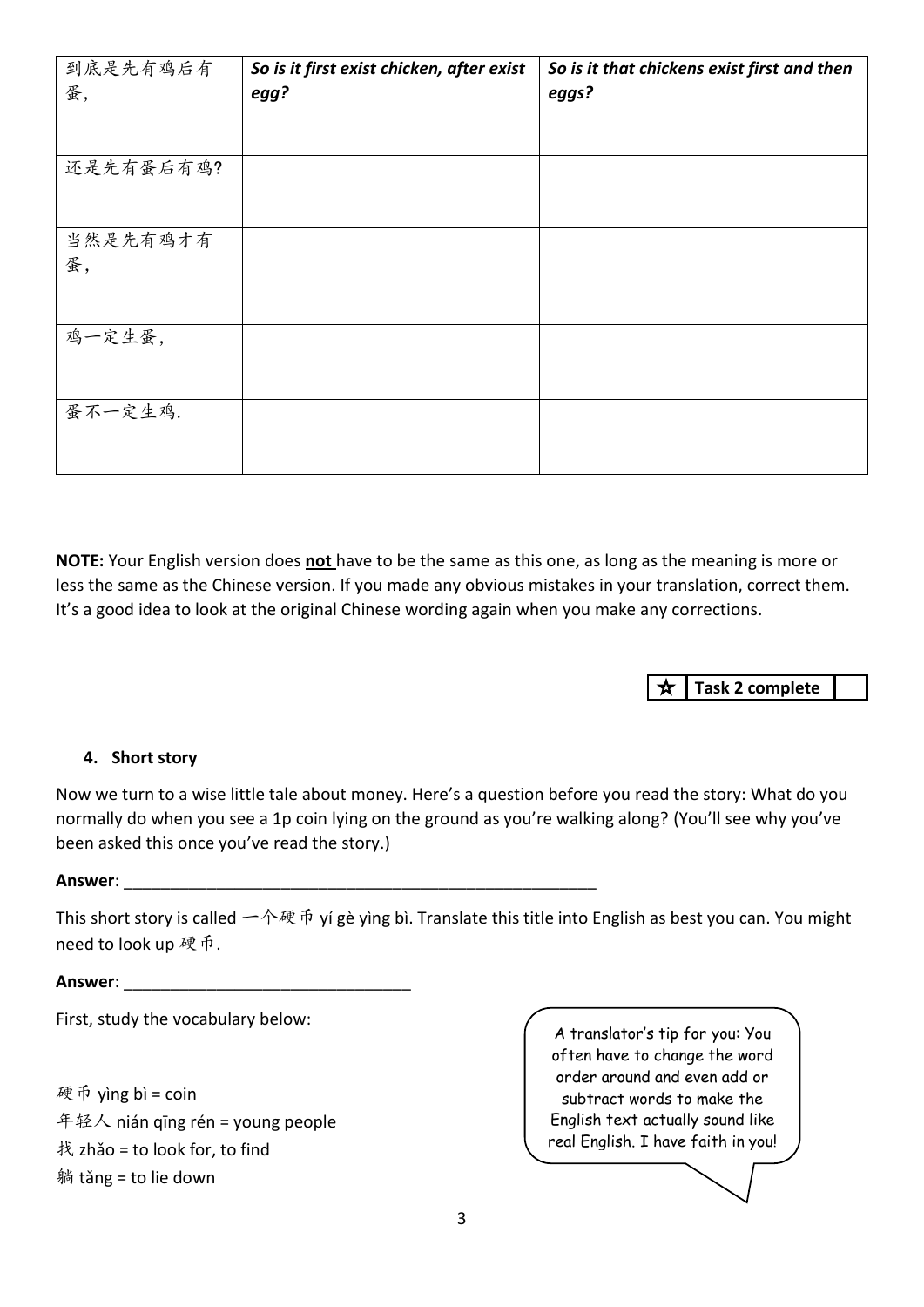看也不看 kàn yě bú kàn = not even look 激动地 jī dòng de = excitedly 捡起 jiǎn qǐ = to pick up 心里想 xīn lǐ xiǎng = think to oneself 没出息 méi chū xi = (someone) has no future, not promising, good for nothing 白白地 bái bái de = in vain, fruitless 溜走 liū zǒu = to slip away 工资 gōng zī = salary, wages 留 liú = to stav 经理 jīng lǐ = manager 还 hái = still (e.g. 还在找 = I am still looking) 发财 fā cái = to make a fortune, become wealthy  $\frac{4}{3}$   $\pm$   $\frac{4}{3}$   $\frac{1}{3}$  shēn shì bān de = like a gentleman, elegantly 免费 miǎn fèi = free, without cost

Now read through the story (click below) for the first time and *don't worry* if you don't understand things yet! That's totally normal.

<http://chinese-at-ease.com/learn-chinese-reading-online-a-coin/>

**Task 3 complete**

### **5. Translation**

When you get stuck filling in this grid, use the pinyin in the online version to help you look up words on Pleco or MDBG. If you're still unsure about how to translate a sentence, don't worry, just try to make it the best translation that you can do.

The first sentence and a few other boxes have been completed to help you. Make sure all the boxes have something in them by the end.

| <b>Chinese</b> | <b>Literal translation</b>      | <b>My version</b>                 |
|----------------|---------------------------------|-----------------------------------|
| 两个年轻人一起去找      | Two young people together go to | Two young people went together to |
| ,十一<br>【作。     | look work.                      | look for work.                    |
| 一个硬币躺在地上,      | A coin lay the ground on        |                                   |
|                |                                 |                                   |
|                |                                 |                                   |
| 第一个年轻人看也不      | The first young person look not |                                   |
| 看走了过去,         | even looked walked past (it)    |                                   |
|                |                                 |                                   |

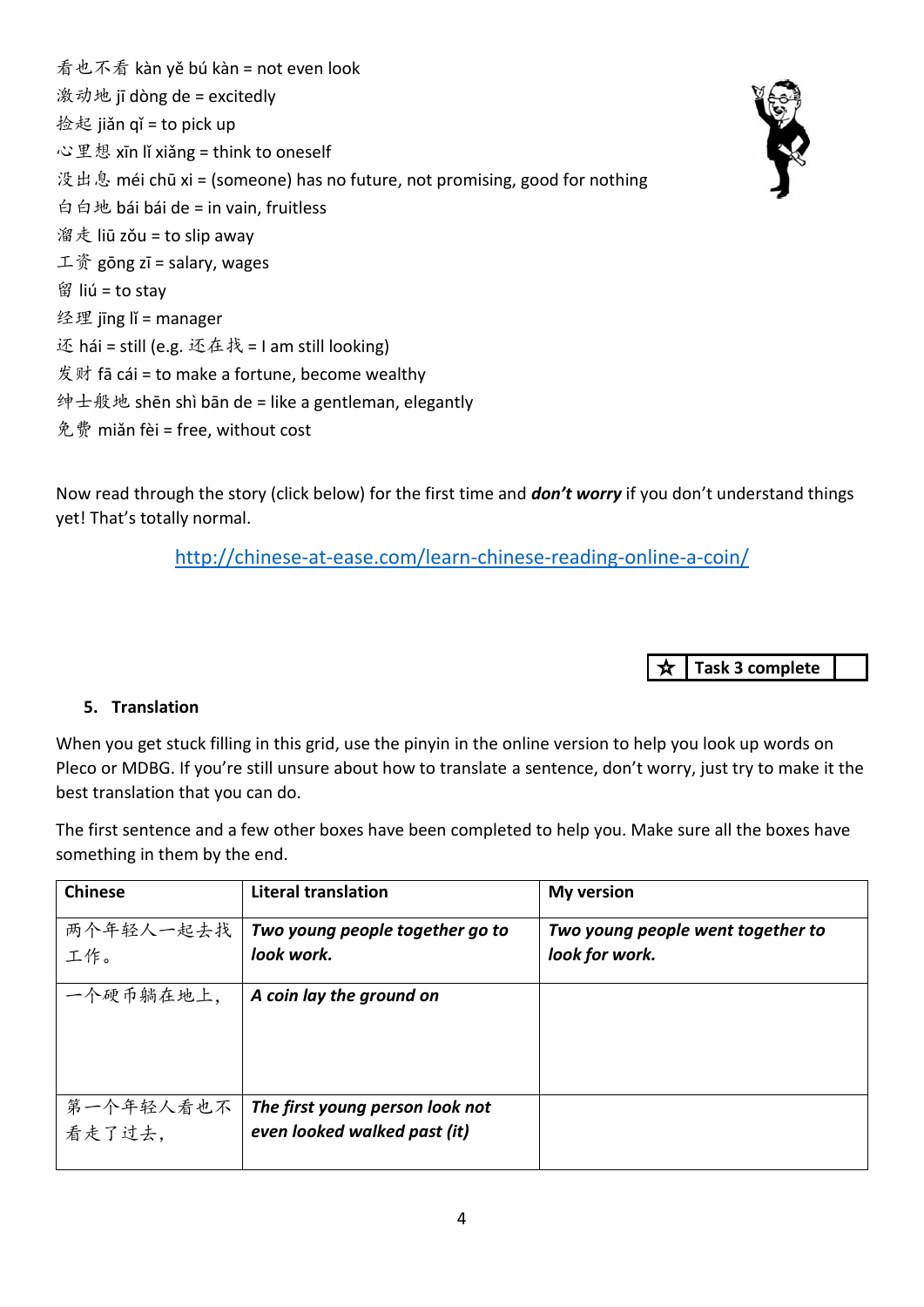| 另外一个年轻人激动  |                                    |                                          |
|------------|------------------------------------|------------------------------------------|
| 地捡起了它。     |                                    |                                          |
|            |                                    |                                          |
|            |                                    |                                          |
| 第一个年轻人看了,  |                                    | The first person saw this and thought to |
| 心里想: 一个硬币也 |                                    | himself: he's actually picking up one    |
| 捡,真没出息。    |                                    | single coin! He's got no hope.           |
|            |                                    |                                          |
|            |                                    |                                          |
|            |                                    |                                          |
| 第二个年轻人看着他  |                                    |                                          |
| 的朋友,心里想:让  |                                    |                                          |
| 钱白白地从身边溜   |                                    |                                          |
| 走,真没出息。    |                                    |                                          |
|            |                                    |                                          |
|            |                                    |                                          |
| 两个人同时走进一家  | The two of them at the same time   |                                          |
| 公司。        | entered a company.                 |                                          |
|            |                                    |                                          |
|            |                                    |                                          |
| 公司很小,工作很   |                                    |                                          |
| 累,工资也低,    |                                    |                                          |
|            |                                    |                                          |
|            |                                    |                                          |
| 第一个年轻人很不高  |                                    |                                          |
| 兴地走了,      |                                    |                                          |
|            |                                    |                                          |
|            |                                    |                                          |
| 可是第二个年轻人高  |                                    | but the other person happily stayed on   |
| 兴地留了下来。    |                                    | at the company.                          |
|            |                                    |                                          |
|            |                                    |                                          |
| 两年后, 两个人在街 | Two years later, the two people on |                                          |
| 上又见面了,     | the street again met               |                                          |
|            |                                    |                                          |
|            |                                    |                                          |
|            |                                    |                                          |
| 第二个年轻人已经成  |                                    |                                          |
| 了经理,可是第一个  |                                    |                                          |
| 年轻人还在找工作。  |                                    |                                          |
|            |                                    |                                          |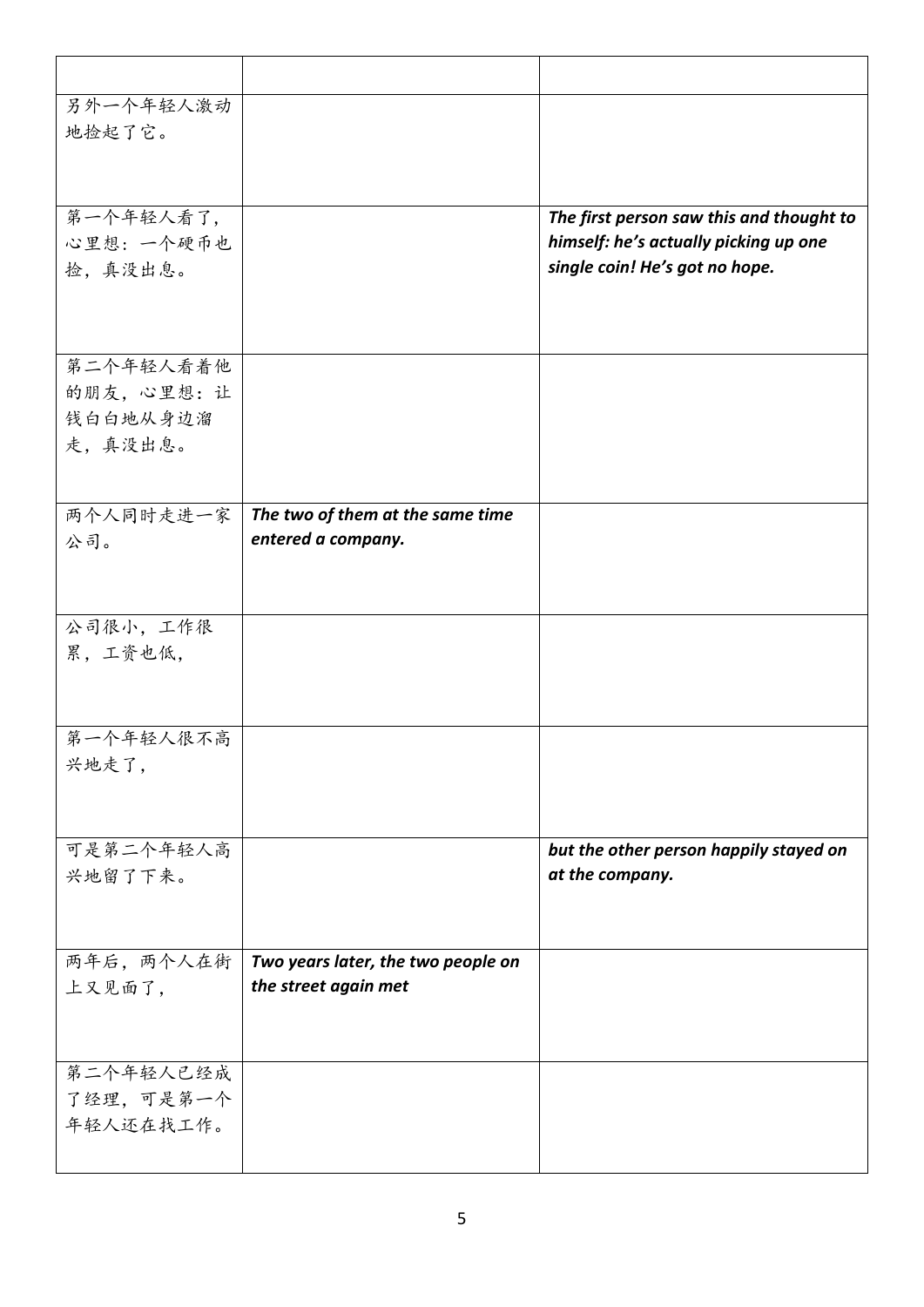| 第一个年轻人说:"                                              |                                                                                        |
|--------------------------------------------------------|----------------------------------------------------------------------------------------|
| 你怎么这么快就发财                                              |                                                                                        |
| 了?"                                                    |                                                                                        |
|                                                        |                                                                                        |
|                                                        |                                                                                        |
|                                                        |                                                                                        |
| 他的朋友说:                                                 |                                                                                        |
|                                                        |                                                                                        |
|                                                        |                                                                                        |
|                                                        |                                                                                        |
|                                                        |                                                                                        |
|                                                        |                                                                                        |
|                                                        |                                                                                        |
|                                                        |                                                                                        |
| 呢?"                                                    |                                                                                        |
|                                                        |                                                                                        |
| "因为我没像你那样<br>绅士般地从一个硬币<br>处走开。<br>你连免费的钱都不<br>要,怎么会发大财 | 'Because unlike you, I didn't walk<br>passed the coin as if I were some<br>gentleman.' |

☆ **Task 4 complete**

### **6. Translating a classical poem**

China has a wonderfully rich tradition of poetry. Some of the most famous poems were written during the Tang Dynasty (618 – 907 AD), and to this day many Chinese people recite them and love them. Here is a taster for you. Tang poets, such as Wang Zhihuan who wrote this one, were masters at packing a lot of meaning and atmosphere into very few words.

This type of poetry is written in what is known as Classical Chinese and some characters can have different meanings to their meaning today. As you translate your first traditional Chinese poem in the box provided below, just do the best that you can even if you feel a bit unsure. You can always improve it later on. Use the vocabulary list at the bottom and your dictionaries to help. You do not have to use the same English

words as the ones below and you can be creative to make your version sound good in English. Don't worry: there is not one correct way to translate this poem. A grid and list of vocabulary are provided again for you below the poem.

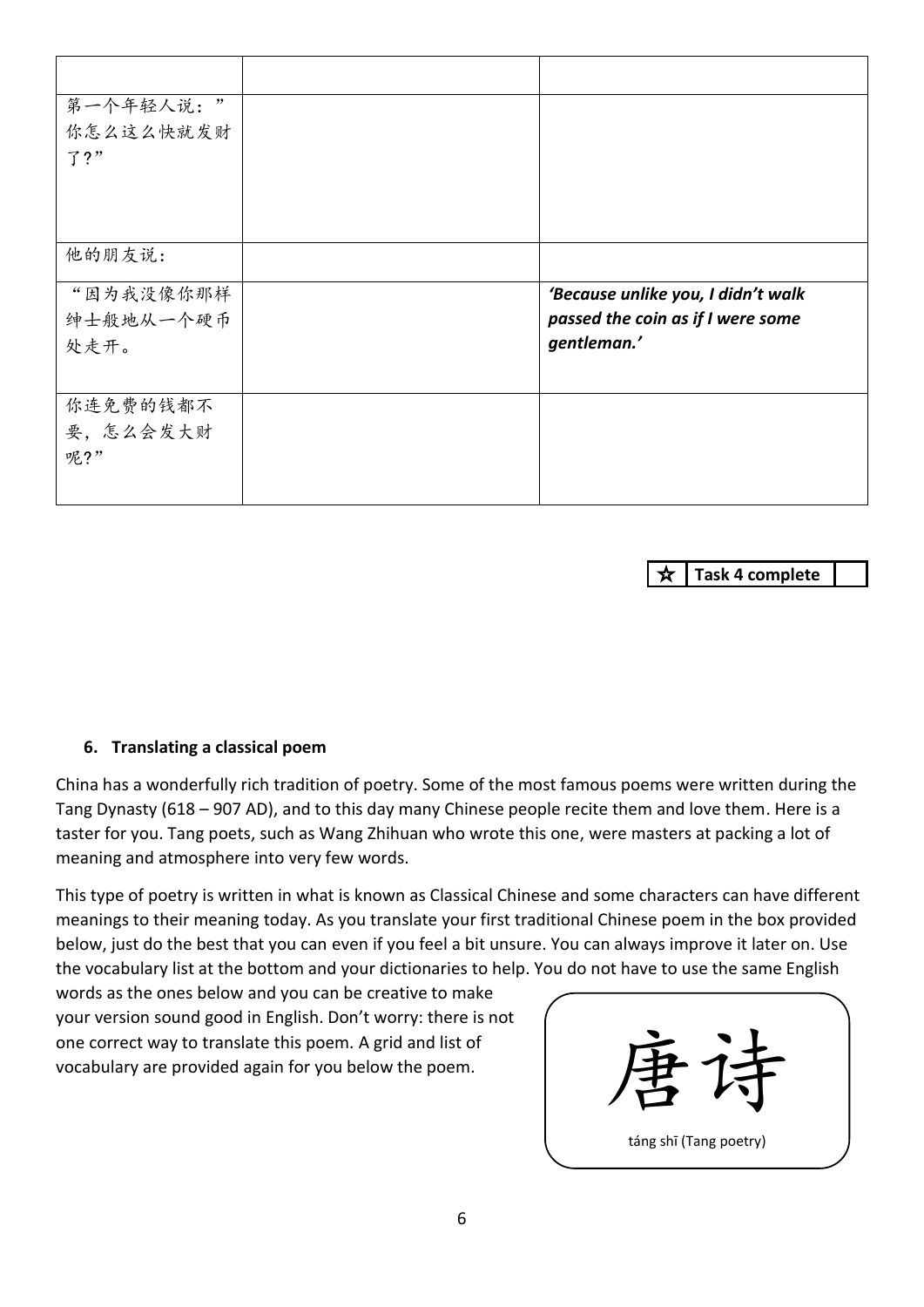### 登鹳雀楼 **(Dēnɡ ɡuàn què lóu) Climbing White Stork Tower**

by 王之涣 (Wánɡ zhī huàn) Wang Zhihuan (Tang)

白日依山尽 Bái rì yī shān jìn

黄河入海流 Huánɡ hé rù hǎi liú

欲穷千里目 Yù qióng qiān lǐ mù

更上一层楼 Gèng shàng yì céng lóu



### **Vocabulary**

- 依 yī = to lean on or cling to (normally means 'to depend on', but that doesn't fit here)
- $\mathcal{R}$  jin = finished, to the limit, used up, to go away (completely)
- 欲 yù = to wish to, to want, to desire
- 穷 qióng = the entire, the furthest, the extreme
- 里  $\parallel$  = an old measure of distance (roughly 500 metres)
- 目 mù = to see, eye
- $\pm$  shàng = to go up

| <b>Chinese</b> | <b>Literal translation</b>                               | <b>My version (sounds more English)</b>            |
|----------------|----------------------------------------------------------|----------------------------------------------------|
| 白日依山尽          | White sun relies on mountain to<br>end (last bit of day) | The last bit of sun presses upon the<br>mountains, |
|                |                                                          |                                                    |
| 黄河入海流          |                                                          |                                                    |
| 欲穷千里目          |                                                          |                                                    |
| 更上一层楼          |                                                          |                                                    |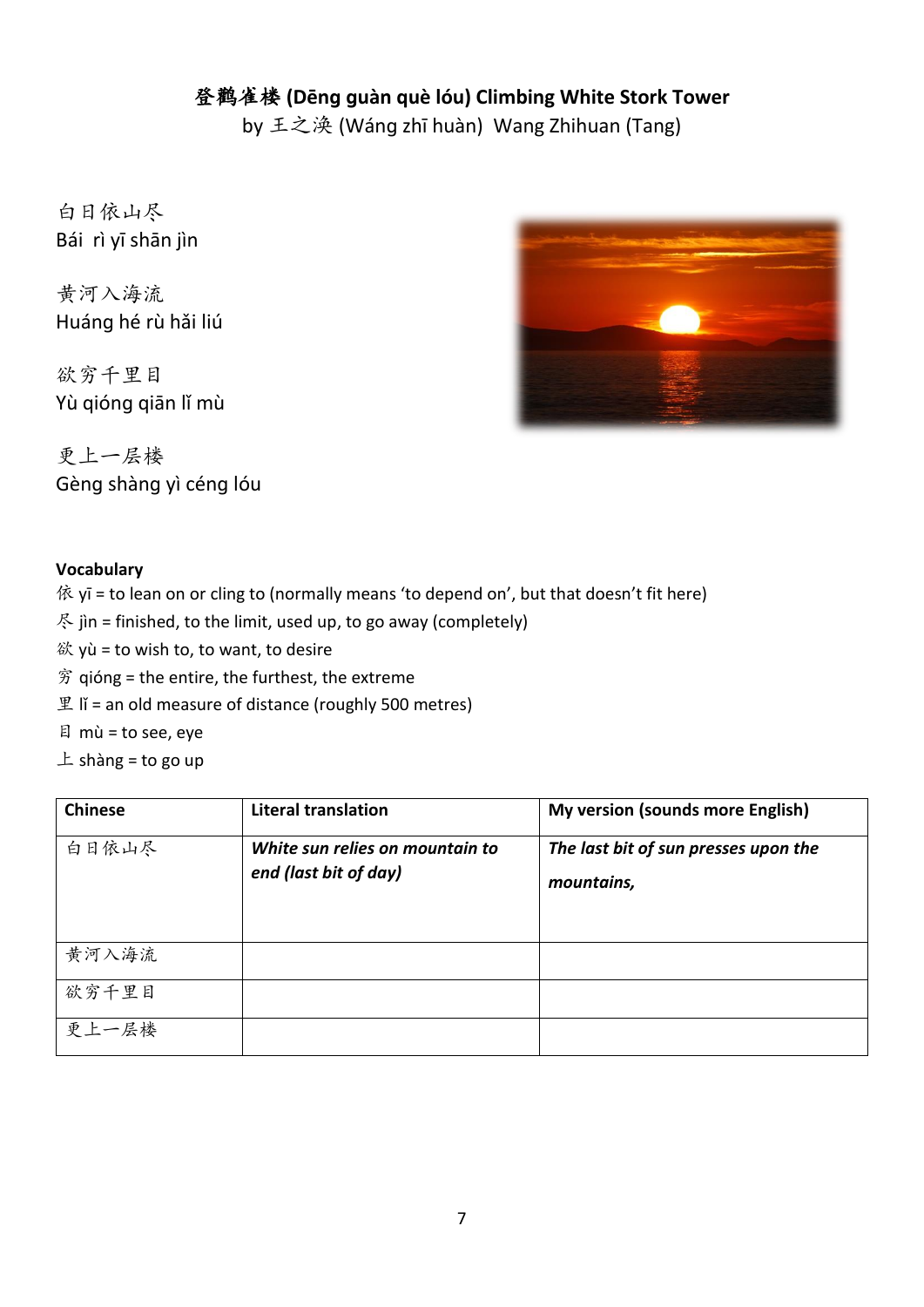What do you think the poet might be wanting you to think about with the imagery of climbing higher to see an entire view? Write your suggestions here:

\_\_\_\_\_\_\_\_\_\_\_\_\_\_\_\_\_\_\_\_\_\_\_\_\_\_\_\_\_\_\_\_\_\_\_\_\_\_\_\_\_\_\_\_\_\_\_\_\_\_\_\_\_\_\_\_\_\_\_\_\_\_\_\_\_\_\_\_\_\_\_\_\_\_\_\_\_\_\_\_\_\_

**Answer**: \_\_\_\_\_\_\_\_\_\_\_\_\_\_\_\_\_\_\_\_\_\_\_\_\_\_\_\_\_\_\_\_\_\_\_\_\_\_\_\_\_\_\_\_\_\_\_\_\_\_\_\_\_\_\_\_\_\_\_\_\_\_\_\_\_\_\_\_\_\_\_\_\_\_\_

Visit this blogger's page about the poem. You will see that actually there a lots of ways to translate it, and you have just done a completely new one yourself!



# https://allpoetry.com/topic/268872983-My Comments on 6 different versions of Up O

☆ **Task 5 complete**

### **7. Ooh! A video!**

Relax and enjoy some of these performances and videos of 'Climbing White Stalk Tower'. Try to read along out loud with the speakers and singers!

http://www.chinesetolearn.com/%E7%99%BB%E9%B9%B3%E9%9B%80%E6%A5%BC-dengguan-que-lou-ascend-stork-tower-%E7%8E%8B%E4%B9%8B%E6%B6%A3-wang-zhi-hua/

#### **Tip**

Optional: Do you have what it takes to learn this short poem off by heart? If you do, you will always be able to seriously impress Chinese people with it!

Notice how the man and the girl in the first video on the page above use a special rhythm to recite the poem; try copying their rhythm as you learn the poem.

> **Task 6 complete** ☆

**8. A glance at the four great novels**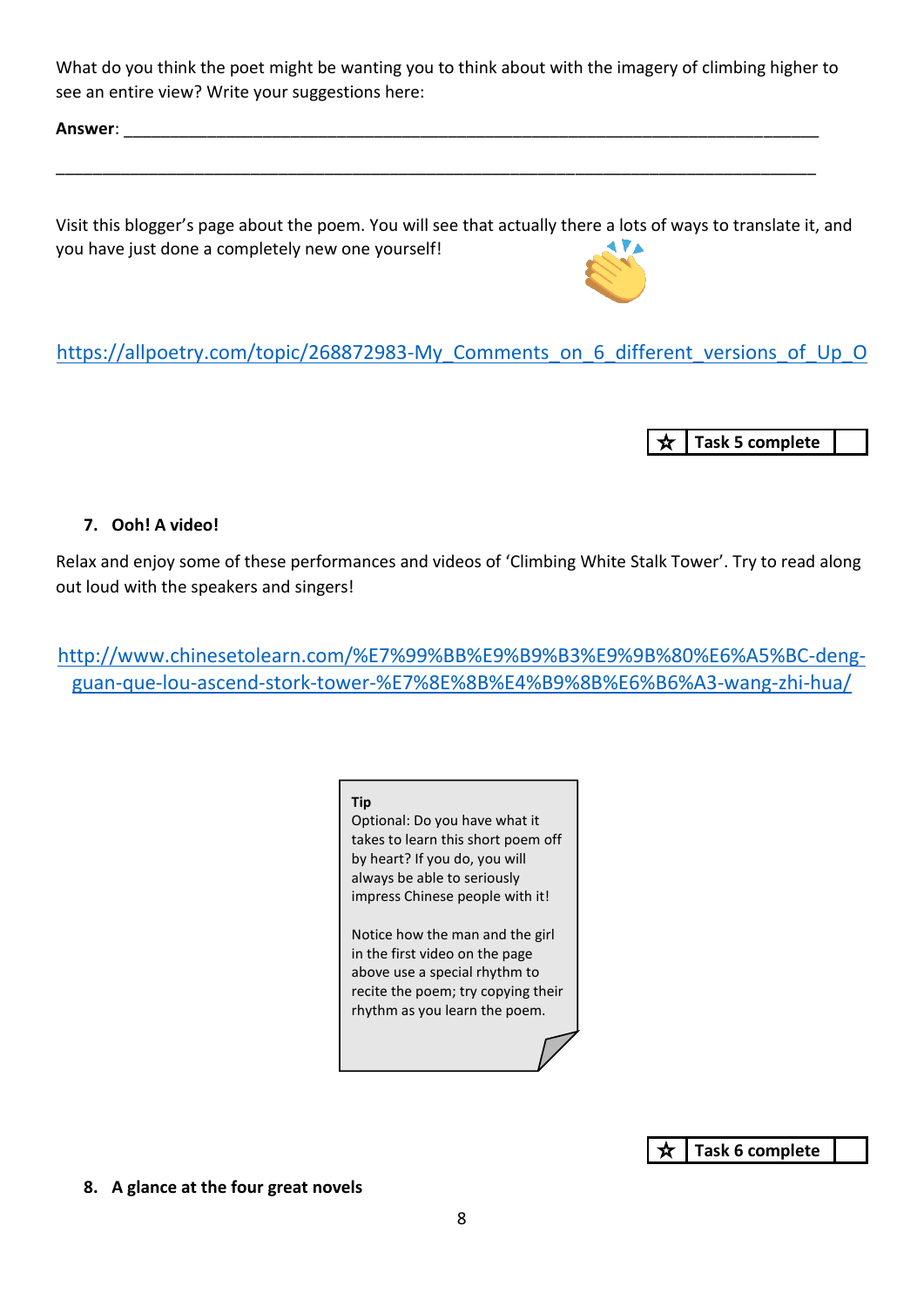Watch this introduction to the four great novels of Classical Chinese literature. Write down the names of the four novels on the next page in Chinese and English. Add the pinyin as well if you need it to help remember the Chinese characters. (Pause the video to write.)

#### <https://www.youtube.com/watch?v=MGe0wtjgak0>

|                         | 中文 | 英文 |
|-------------------------|----|----|
| $\mathbf{1}$            |    |    |
| $\overline{2}$          |    |    |
| $\overline{\mathbf{3}}$ |    |    |
| 4                       |    |    |

Which of these four novels attracts you the most?

**Answer**: \_\_\_\_\_\_\_\_\_\_\_\_\_\_\_\_\_\_\_\_\_\_\_\_\_\_\_\_\_\_\_\_\_\_\_\_\_\_\_\_\_\_

Spend 5-10 researching this novel and make a few notes about some of the interesting features below.

**Notes about** \_\_\_\_\_\_\_\_\_\_\_\_\_\_\_\_\_\_\_\_\_\_\_\_(add novel name):

 $\star$ **Task 7 complete**